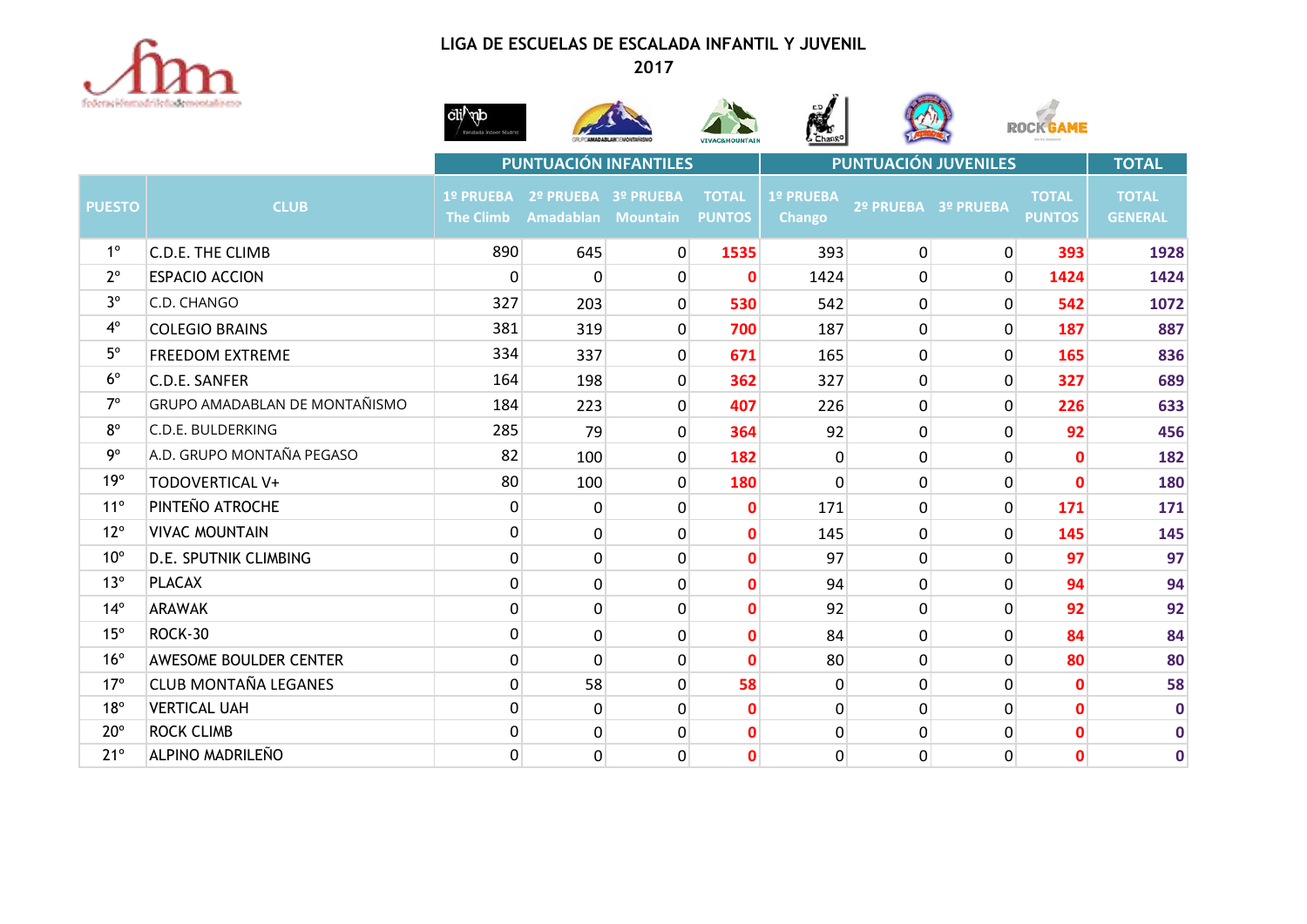

| <b>Categoría SUB-16 MASCULINO</b> |                 |                           |                                      | <b>PUNTUACIÓN</b>   |           |           |                                 |              |
|-----------------------------------|-----------------|---------------------------|--------------------------------------|---------------------|-----------|-----------|---------------------------------|--------------|
| <b>POSICIÓN</b><br><b>LIGA</b>    | <b>NOMBRE</b>   | <b>APELLIDOS</b>          | <b>CLUB</b>                          | 1º Prueba<br>Chango | 2º Prueba | 3º Prueba | <b>PUNTOS</b><br><b>PRUEBAS</b> | <b>TOTAL</b> |
| 1 <sup>o</sup>                    | <b>HENOC</b>    | <b>GARCÍA MONTOYA</b>     | PINTEÑO ATROCHE                      | 100                 |           |           | 100                             | 100          |
| 2 <sup>o</sup>                    | JESÚS           | <b>GUILLÉN LÓPEZ</b>      | <b>ESPACIO ACCION</b>                | 97                  |           |           | 97                              | 97           |
| 3 <sup>o</sup>                    | <b>VICTOR</b>   | <b>CASTRO DIAZ</b>        | <b>PLACAX</b>                        | 94                  |           |           | 94                              | 94           |
| 4º                                | <b>SERGIO</b>   | DE LA CRUZ DÍEZ DE TEJADA | <b>ARAWAK</b>                        | 92                  |           |           | 92                              | 92           |
| 5º                                | <b>ALVARO</b>   | <b>MISAS SIERRA</b>       | <b>ESPACIO ACCION</b>                | 90                  |           |           | 90                              | 90           |
| 6 <sup>o</sup>                    | <b>NICOLAS</b>  | <b>COSANO GONZÁLEZ</b>    | <b>INDEPENDIENTE</b>                 | 88                  |           |           | 88                              | 88           |
| 7º                                | <b>JORGE</b>    | <b>BENÉITEZ BENÉITEZ</b>  | <b>ESPACIO ACCION</b>                | 86                  |           |           | 86                              | 86           |
| 8º                                | <b>ADRIAN</b>   | PASCUAL MANRIQUE          | C.D. CHANGO                          | 84                  |           |           | 84                              | 84           |
| 9º                                | <b>RODRIGO</b>  | <b>CAÑAS MADROÑAL</b>     | <b>GRUPO AMADABLAN DE MONTAÑISMO</b> | 82                  |           |           | 82                              | 82           |
| 10 <sup>°</sup>                   | <b>MARIO</b>    | PÉREZ MARTÍNEZ            | <b>ESPACIO ACCION</b>                | 80                  |           |           | 80                              | 80           |
| 11 <sup>°</sup>                   | <b>ELÍAS</b>    | <b>GIMÉNEZ GÓMEZ</b>      | C.D.E. SANFER                        | 79                  |           |           | 79                              | 67           |
| 12°                               | <b>MATIAS</b>   | <b>SPATZ</b>              | <b>ESPACIO ACCION</b>                | 78                  |           |           | 78                              | 79           |
| 13 <sup>°</sup>                   | <b>ADRIAN</b>   | <b>BUENDÍA BARAJA</b>     | <b>ESPACIO ACCION</b>                | 77                  |           |           | 77                              | 78           |
| 14 <sup>°</sup>                   | <b>ISRAEL</b>   | <b>ESTERO AGUEDA</b>      | <b>VIVAC MOUNTAIN</b>                | 77                  |           |           | 77                              | 78           |
| 15º                               | <b>GERONIMO</b> | <b>BENITO BUSTAMANTE</b>  | <b>FREEDOM EXTREME</b>               | 75                  |           |           | 75                              | 76           |
| 16 <sup>°</sup>                   | <b>NICOLAS</b>  | HERNÁNDEZ SANTILLANA      | C.D.E. SANFER                        | 74                  |           |           | 74                              | 75           |
| 17 <sup>°</sup>                   | <b>MARIO</b>    | <b>LÁZARO MORENO</b>      | C.D.E. THE CLIMB                     | 73                  |           |           | 73                              | 74           |
| 18º                               | <b>ADRIAN</b>   | <b>VOS PÉREZ</b>          | <b>ESPACIO ACCION</b>                | 72                  |           |           | 72                              | 73           |
| 19 <sup>°</sup>                   | <b>JORGE</b>    | <b>VIVAR PERAL</b>        | PINTEÑO ATROCHE                      | 71                  |           |           | 71                              | 72           |
| 20º                               | <b>RAUL</b>     | <b>QUESADA GARCIA</b>     | C.D.E. THE CLIMB                     | 71                  |           |           | 71                              | 72           |
| 21°                               | <b>DAVID</b>    | DE GRACIA DE LA CRUZ      | C.D.E. THE CLIMB                     | 69                  |           |           | 69                              | 70           |
| 22º                               | <b>NEO</b>      | <b>BLÀZQUEZ MORATILLA</b> | <b>VIVAC MOUNTAIN</b>                | 68                  |           |           | 68                              | 69           |
| 23º                               | ARIEL           | <b>FERRADAL GUTIÉRREZ</b> | <b>ESPACIO ACCION</b>                | 67                  |           |           | 67                              | 68           |
| 24º                               | <b>EDUARDO</b>  | CAÑAS MADROÑAL            | <b>GRUPO AMADABLAN DE MONTAÑISMO</b> | 66                  |           |           | 66                              | 67           |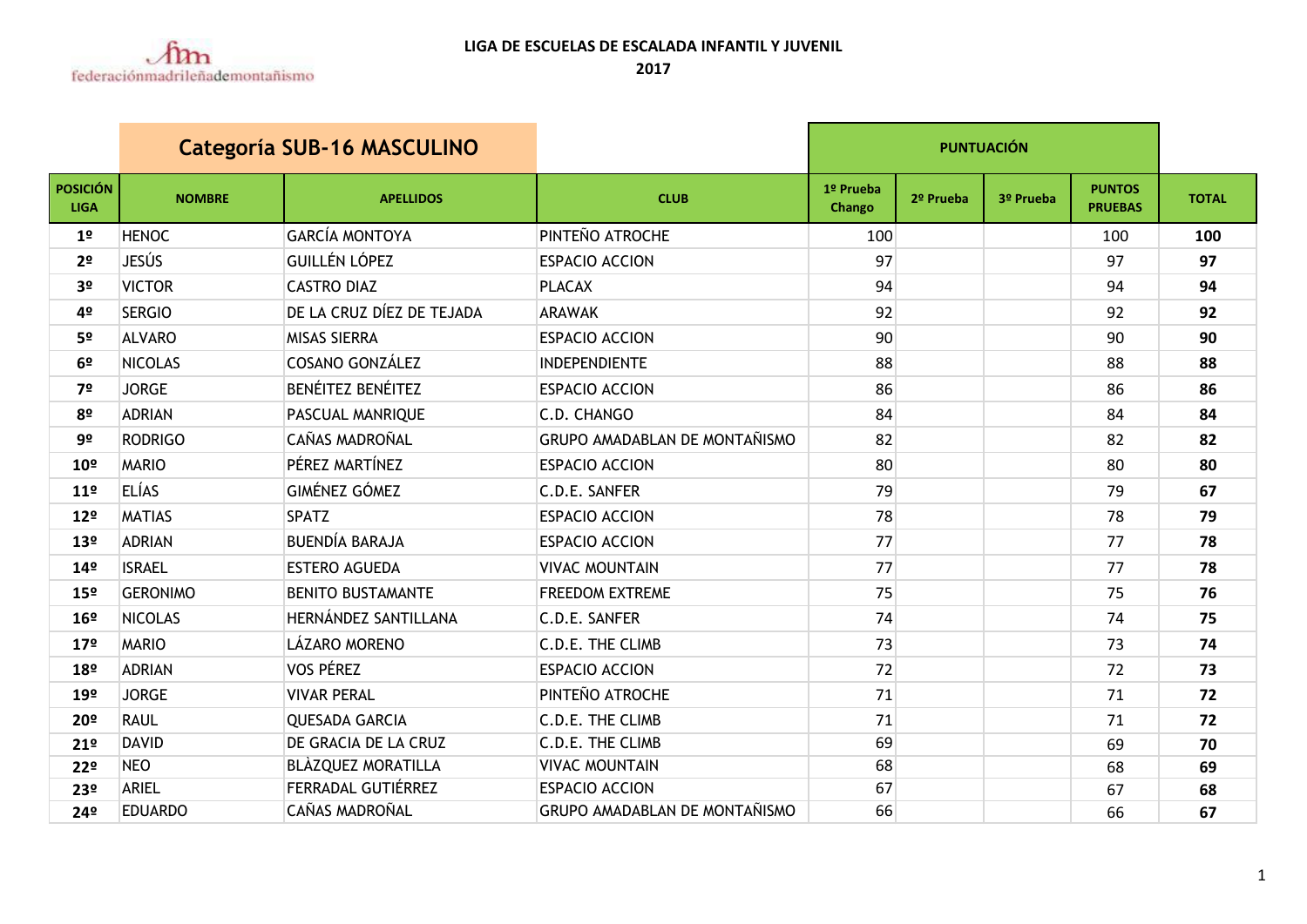

## **LIGA DE ESCUELAS DE ESCALADA INFANTIL Y JUVENIL**

|                                | <b>Categoría SUB-16 FEMENINO</b> |                          |                                      | <b>PUNTUACIÓN</b>   |           |           |                                 |              |
|--------------------------------|----------------------------------|--------------------------|--------------------------------------|---------------------|-----------|-----------|---------------------------------|--------------|
| <b>POSICIÓN</b><br><b>LIGA</b> | <b>NOMBRE</b>                    | <b>APELLIDOS</b>         | <b>CLUB</b>                          | 1º Prueba<br>Chango | 2º Prueba | 3º Prueba | <b>PUNTOS</b><br><b>PRUEBAS</b> | <b>TOTAL</b> |
| 1 <sup>°</sup>                 | <b>ARIADNA</b>                   | HERRANZ GONZALEZ         | C.D.E. THE CLIMB                     | 100                 |           |           | 100                             | 100          |
| 2 <sup>o</sup>                 | <b>MAMMA</b>                     | <b>VICTORIE</b>          | <b>D.E. SPUTNIK CLIMBING</b>         | 97                  |           |           | 97                              | 97           |
| 3 <sup>o</sup>                 | LUCIA                            | PEREZ ARIZA              | C.D. CHANGO                          | 94                  |           |           | 94                              | 94           |
| 4º                             | LAURA                            | <b>MARTIN PANTALEONI</b> | C.D. ELEMENTAL DE BULDERKING         | 92                  |           |           | 92                              | 92           |
| 5 <sup>o</sup>                 | LUCIA                            | PALACIOS MARTINEZ        | <b>FREEDOM EXTREME</b>               | 90                  |           |           | 90                              | 90           |
| 6 <sup>o</sup>                 | <b>ELENA</b>                     | <b>GIL RUIZ</b>          | C.D. CHANGO                          | 88                  |           |           | 88                              | 88           |
| 7º                             | LUCIA                            | POYATO CAÑAS             | <b>ESPACIO ACCION</b>                | 86                  |           |           | 86                              | 86           |
| 8º                             | <b>UXIA</b>                      | <b>BOHORDE SALAZAR</b>   | ROCK 30                              | 84                  |           |           | 84                              | 84           |
| 9º                             | PAULA ZIHAN                      | IZQUIERDO PARRONDO       | <b>ESPACIO ACCION</b>                | 82                  |           |           | 82                              | 82           |
| 10 <sup>°</sup>                | LUCIA                            | <b>CENTENO GOIBURU</b>   | <b>AWESOME BOULDER CENTER</b>        | 80                  |           |           | 80                              | 80           |
| 10 <sup>°</sup>                | <b>LUCIA</b>                     | RUBIO ALARCÓN            | C.D.E. THE CLIMB                     | 80                  |           |           | 80                              | 80           |
| 11 <sup>°</sup>                | MARIA                            | ROMERO LARRIUT           | <b>GRUPO AMADABLAN DE MONTAÑISMO</b> | 78                  |           |           | 78                              | 78           |
| 12 <sup>°</sup>                | LAURA                            | PASTOR BALLESTEROS       | C.D.E. SANFER                        | 77                  |           |           | 77                              | 77           |
| 13 <sup>°</sup>                | LAURA                            | <b>GARCÍA RODRIGUEZ</b>  | C.D. CHANGO                          | 76                  |           |           | 76                              | 76           |
| 14 <sup>°</sup>                | NICOLA                           | EGÜES                    | <b>ESPACIO ACCION</b>                | 75                  |           |           | 75                              | 75           |
| 15º                            | LIBERTAD                         | <b>SOLANO LEFEURE</b>    | <b>ESPACIO ACCION</b>                | 74                  |           |           | 74                              | 74           |